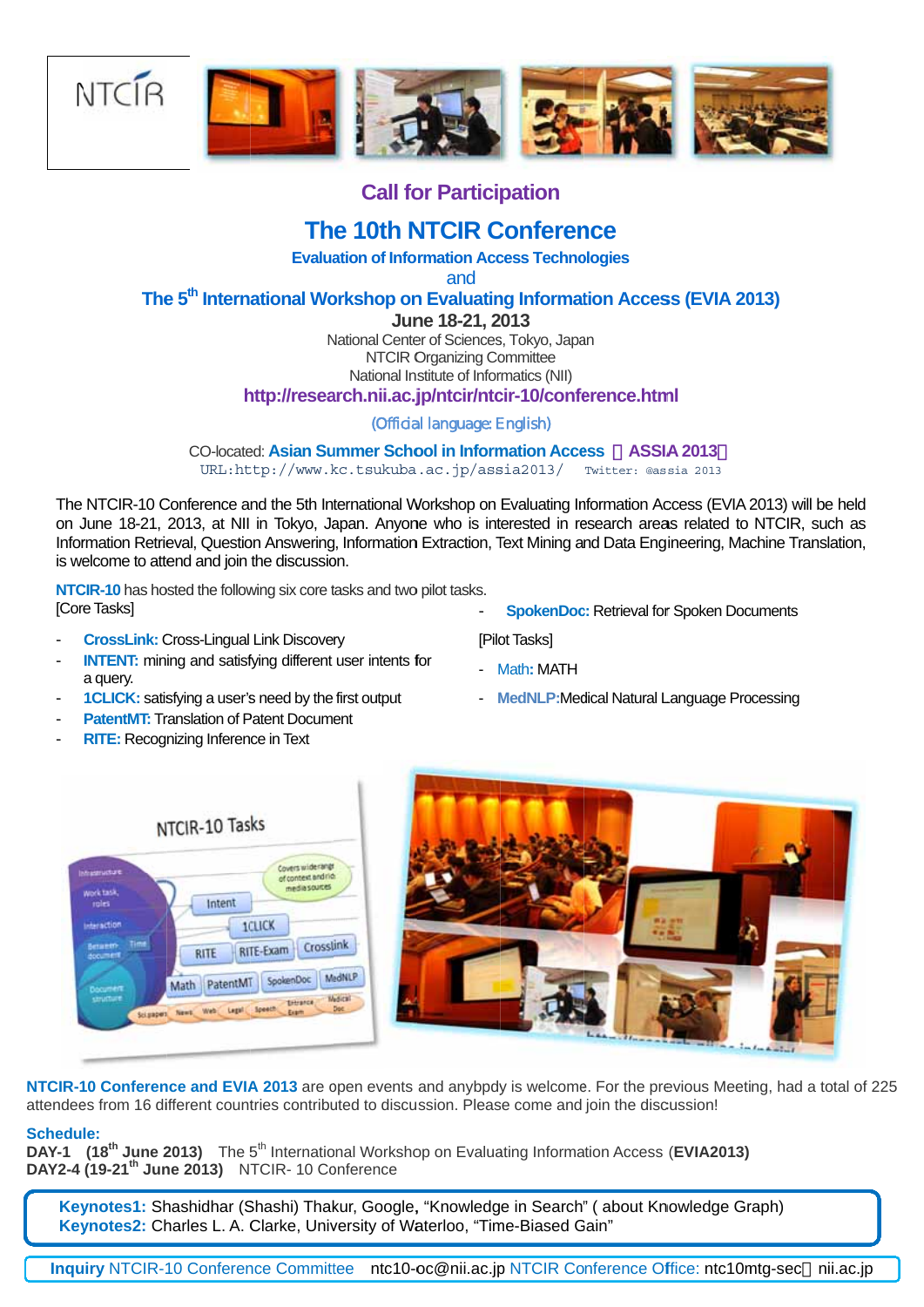

**Previous NTCIR Conference** 

# **Registration**

## **Online Registration**

http://research.nii.ac.jp/ntcir/ntcir-10/participation.html

Online Registration is available here.

Payment for Early and Online Registration is by Credit Card.

Only in the case that the payment by a credit card is not acceptable by your organization, the bank transfer is available. Please consult the NTCIR Conference Office: ntc10mtg-sec@nii.ac.ip

On-site registration is available. But please notice that the payment shall be in cash only.

## Fee

|                               |          | <b>Online Registration</b> |                      |                   |
|-------------------------------|----------|----------------------------|----------------------|-------------------|
| <b>Registration Category</b>  |          | Early                      | Regular              | On-site           |
|                               |          | (Until May 9)              | (From May 10 to June |                   |
|                               |          |                            | 5)                   |                   |
| Full<br>registration          |          | JPY 35,000                 | JPY 40,000           | JPY 45,000        |
| (non-students)                |          |                            |                      |                   |
| <b>Student</b>                |          | JPY 10,000                 | <b>JPY 15,000</b>    | <b>JPY 15,000</b> |
| Student (with<br>proceedings) |          | <b>JPY 5,000</b>           | JPY 5,000            | <b>JPY 5,000</b>  |
| <b>Student</b>                | (without | U                          | U                    |                   |
| proceedings)                  |          |                            |                      |                   |

All the registration categories include access to all the sessions in the meeting (both EVIA and NTCIR-10 Conference). access to online proceedings and coffee (June 19-21).

"Full registration" and "Student" include one CD-ROM of 'the proceedings (both EVIA 2013 and NTCIR-10 Conference)' and 'the evaluation results of NTCIR-10', a banquet and three lunches (June 19-21).

"Student(with proceedings)" includes one CD-ROM of 'the proceedings (both EVIA 2013 and NTCIR-10 Conference)' and 'the evaluation results of NTCIR-10'.

"Student(with proceedings)" and "Students (without proceedings)" can purchase additional tickets: "Student Banquet" and "Student Lunch" tickets. Online Registration is required for these tickets.

Online proceedings will be available for free from June 18, 2013. It is also available to access at the conference venue by wireless LAN

| <b>Additional Ticket Category</b>                                                                        | Fee       |
|----------------------------------------------------------------------------------------------------------|-----------|
| Additional Proceedings (CD-ROM of 'the proceedings<br>(both EVIA 2013 and NTCIR-10 Conference)' and 'the | JPY5,000  |
| evaluation results of NTCIR-10')                                                                         |           |
| <b>Student Banquet</b>                                                                                   | JPY6,000  |
| Accompanying person Banquet                                                                              | JPY 7,000 |
| Student Lunch (per day)                                                                                  | JPY1,500  |
| Accompanying person Lunch (per day)                                                                      | JPY1,500  |

## **Cancellation Policy Student ID**

In case of cancellation, written notification should be sent to the Registration Office ntcir10 reg@ics-inc.co.jp by May 10. Refunds will be made according to the following guidelines.

Until May 10, 2013: 100% refund of registration fees

From May 11, 2013: No refund

## **Student ID**

Student registration (either full, with or without proceedings) requires a valid student ID. Please bring your student ID with you to the conference venue. Without student ID, you may be requested to re-register as "full registration".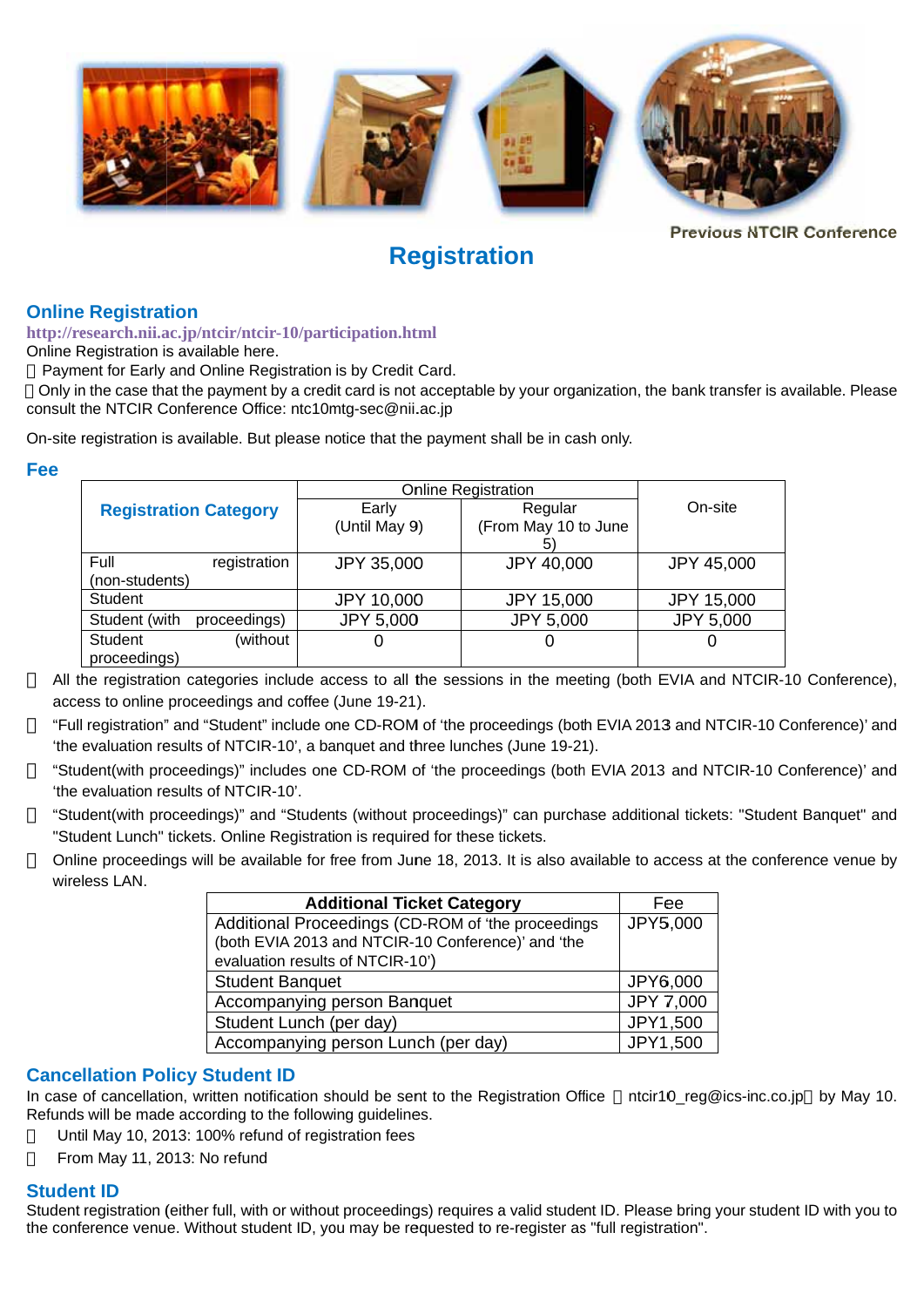## NTCIR-10 Conference Participant List (Alphabetical Order, 140 Groups)

Academia Sinica, Taiwan (3 Groups) Bauhaus Univ., Weimar, Germany BeiHang Univ., P.R. China Beijing Institute of Technology, P.R. China Beijing Jiaotong Univ, P.R. China Canon Information (Beijing) Co. Ltd., P.R. China Chaoyang Univ. of Technology, Taiwan Daegu Univ., Korea Dhirubhai Ambani Institute of Information and Communication Technology, India Dublin City Univ., Ireland (3 Groups) EqsQuest Ltd, Israel Harbin Institute of Technology Shenzhen Graduate School, P.R. China Heidelberg Univ., Germany (2 Groups) Heilongjiang Institute of Technology, P.R. China (2 Groups) Institute for Information Industry. Taiwan Institute of Scientific and Technical Information of China. P R China Jacobs Univ., Germany (2 Groups) Jadavpur Univ., India Jozef Stefan Institute, Slovenia Kyungsung Univ., Korea Lanzhou Univ., P.R. China Masaryk Univ., Czech Republic Microsoft Research Asia, P.R. China (2 Groups) Ming-Chuan Univ., Taiwan National Chengchi Univ., Taiwan National Kaohsiung Univ. of Applied Sciences, Taiwan National Research Council Canada, Canada National Taiwan Ocean Univ., Taiwan National Tsing Hua Univ, Taiwan National Yunlin Univ, of Science and Technology, Taiwan NEC Laboratories America, USA Peking Univ., P.R. China Pohang Univ. of Science and Technology (POSTECH), Korea Queensland Univ. of Technology, Australia Ravtheon BBN Technologies, USA RWTH Aachen Univ., Germany (2 Groups) Seoul National Univ., Korea Shanghai Jiao Tong Univ., P.R. China (2 Groups) Shenyang Aerospace Univ., P.R. China SRI International, USA Systran, France TamKang Univ., Taiwan Technische Univ. Darmstadt, Germany The Open Univ..UK The Technische Univ., Berlin Torangetek Inc., P.R. China Tsinghua Univ., P.R. China (2 Groups) Univ. of Amsterdam, Netherlands Univ. of Avignon, France Univ. of Caen Lower-Normandy, France Univ. of California. USA Univ. of Delaware, USA (2 Groups) Univ. of Glasgow, UK Univ. of Montreal, Canada Univ. of Twente, Netherlands

Université du Québec à Montréal, Canada Wuhan Univ, of Science and Technology, P.R. China Wuhan Univ., P.R. China York Univ., Canada

Ishikawa National College of Technology, Japan Iwate Prefectural Univ., Japan NEC, Japan NTT, Japan NTT Data, Japan Ehime Univ., Japan (2 Groups) Osaka Kyoiku Univ., Japan Okavama Prefectural Univ., Japan Okayama Univ., Japan JST PRESTO, Japan Gifu Univ., Japan Kvushu Institute of Technology, Japan Kyoto Univ., Japan (5 Groups) Keio Univ., Japan (2 Groups) KODENSHA Co, Ltd., Japan KDDI R&D Laboratories, Japan Kobe Univ., Japan Future Univ. Hakodate, Japan NII, Japan (4 Groups) National Institute of Public Health, Japan Shizuoka Univ., Japan Shibaura Institute of Technology, Japan Mathematical Systems Inc., Japan Daido Univ., Japan Univ. of Tsukuba, Japan Tokai University Bosei Senior High School, Japan Tokyo Institute of Technology, Japan The Univ. of Tokvo. Japan (3 Groups) Tohoku Univ., Japan (3 Groups) Tokyo Univ. of Science, Japan The Univ. of Tokushima, Japan Tottori Univ., Japan (2 Groups) Toyohashi Univ. of Technology, Japan (5 Groups) Nagaoka Univ. of Technology, Japan Nagoya Univ., Japan Nara Institute of Science and Technology, Japan IBM Japan, Ltd., Japan Japan Patent Information Organization (Japio), Japan Hitachi, Ltd., Japan Fujitsu Laboratories Ltd., Japan Fuji Xerox co.Ltd., Japan Hokkaido Univ., Japan Japan Advanced Institute of Science and Technology, Japan Manabing co.Ltd., Japan Yamanashi Eiwa College, Japan Univ. of Yamanashi, Japan Ritsumeikan Univ., Japan (3 Groups) Ryukoku Univ., Japan Waseda Univ., Japan